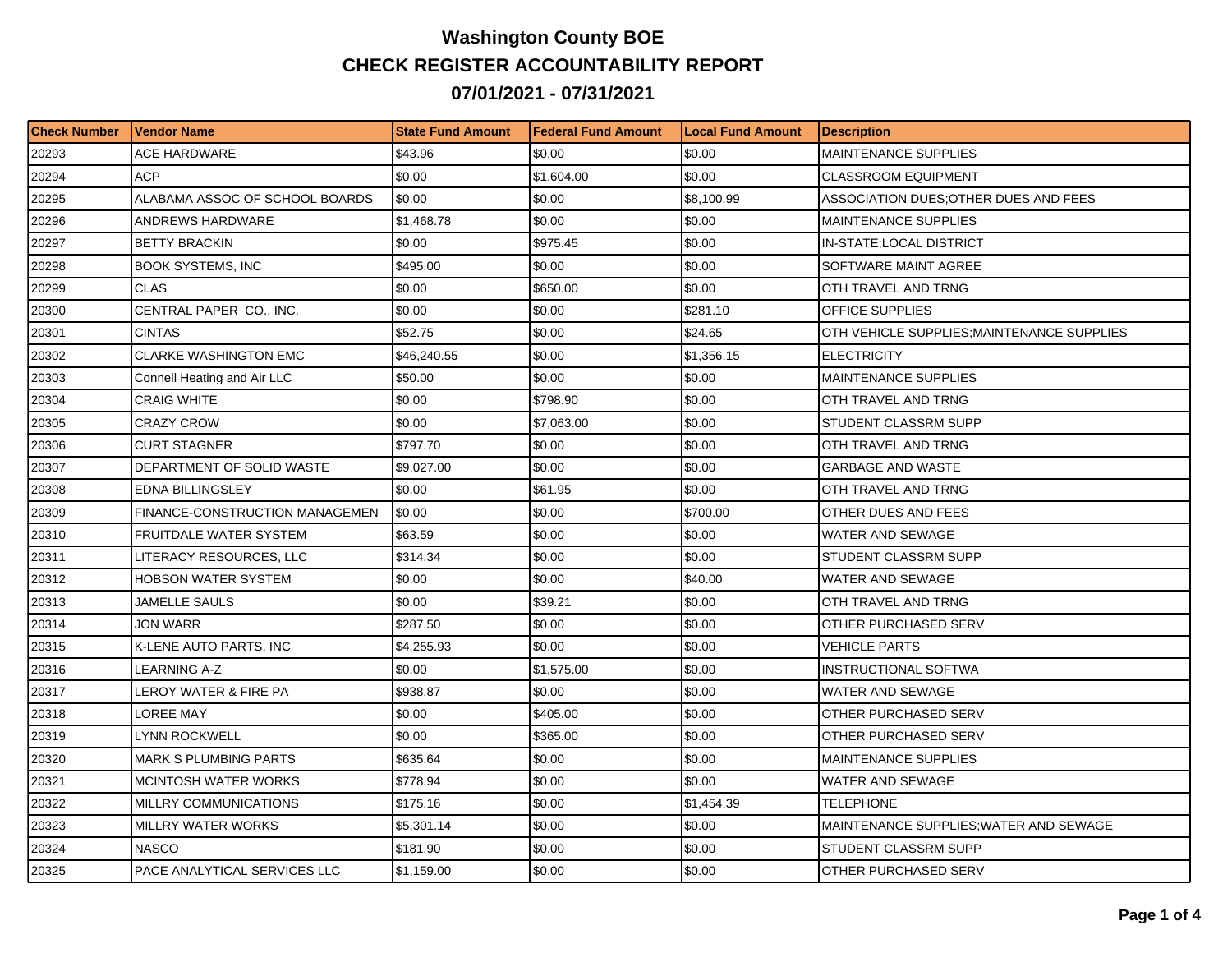| <b>Check Number</b> | <b>Vendor Name</b>                  | <b>State Fund Amount</b> | <b>Federal Fund Amount</b> | <b>Local Fund Amount</b> | <b>Description</b>                     |
|---------------------|-------------------------------------|--------------------------|----------------------------|--------------------------|----------------------------------------|
| 20326               | PATSY REED                          | \$0.00                   | \$637.28                   | \$0.00                   | LOCAL DISTRICT                         |
| 20327               | <b>QUILL CORPORATION</b>            | \$0.00                   | \$1,282.67                 | \$38.69                  | STUDENT CLASSRM SUPP; OF FICE SUPPLIES |
| 20328               | REALLY GOOD STUFF                   | \$0.00                   | \$2,328.66                 | \$0.00                   | STUDENT CLASSRM SUPP                   |
| 20329               | ROOKIE AUTOMOTIVE                   | \$119.35                 | \$0.00                     | \$0.00                   | VEHICLE PARTS                          |
| 20330               | ROOKIE AUTOMOTIVE                   | \$310.98                 | \$0.00                     | \$0.00                   | <b>VEHICLE PARTS</b>                   |
| 20331               | SCHOLASTIC INC.                     | \$0.00                   | \$292.34                   | \$0.00                   | STUDENT CLASSRM SUPP                   |
| 20332               | <b>SCHOOL SPECIALTY</b>             | \$0.00                   | \$6,502.81                 | \$0.00                   | STUDENT CLASSRM SUPP                   |
| 20333               | SEQUEL ELECTRICAL SUPPLY            | \$1,334.05               | \$0.00                     | \$0.00                   | <b>MAINTENANCE SUPPLIES</b>            |
| 20334               | <b>SMARTSIGN</b>                    | \$0.00                   | \$1,360.59                 | \$0.00                   | OTHER PROF ED SERVIC                   |
| 20335               | STATE FARM MUTUAL INSURANCE         | \$0.00                   | \$0.00                     | \$100.00                 | INSURANCE SERVICES                     |
| 20336               | <b>TRANSPORTATION SOUTH</b>         | \$200.78                 | \$0.00                     | \$0.00                   | VEHICLE PARTS                          |
| 20337               | UTILITIES BOARD TOWN OF CHATOM      | \$2,887.66               | \$0.00                     | \$50.00                  | WATER AND SEWAGE                       |
| 20338               | <b>VERIZON WIRELESS</b>             | \$195.36                 | \$0.00                     | \$426.78                 | TELEPHONE                              |
| 20339               | VOYAGER SOPRIS LEARNING             | \$928.31                 | \$625.50                   | \$0.00                   | STUDENT CLASSRM SUPP                   |
| 20340               | WARD INTERNATIONAL TRUCKS, INC      | \$815.85                 | \$0.00                     | \$0.00                   | VEHICLE PARTS                          |
| 20341               | <b>WASHINGTON CO SHERIFF OFFICE</b> | \$0.00                   | \$0.00                     | \$555.00                 | OTHER PURCHASED SERV                   |
| 20342               | WASHINGTON COUNTY BD OF ED          | \$0.00                   | \$1,563.04                 | \$0.00                   | INDIRECT COSTS                         |
| 20343               | WASHINGTON COUNTY BD OF ED          | \$266,625.00             | \$0.00                     | \$0.00                   | <b>INTERFUND PAYABLE</b>               |
| 20344               | WASHINGTON COUNTY NEWS              | \$0.00                   | \$0.00                     | \$19.95                  | ADVERTISING                            |
| 20345               | WESCO                               | \$89.40                  | \$0.00                     | \$0.00                   | <b>MAINTENANCE SUPPLIES</b>            |
| 20346               | WILLIAMS BROTHERS CONTRACTORS       | \$3,245.00               | \$0.00                     | \$0.00                   | OTHER PURCHASED SERV                   |
| 20347               | <b>WINDSTREAM</b>                   | \$0.00                   | \$0.00                     | \$79.62                  | TELEPHONE                              |
| 20348               | AT&T                                | \$0.00                   | \$69.77                    | \$0.00                   | TELEPHONE                              |
| 20349               | ANGIE WHITE                         | \$0.00                   | \$143.36                   | \$0.00                   | LOCAL DISTRICT                         |
| 20350               | A T & T (BELLSOUTH)                 | \$0.00                   | \$3,267.64                 | \$0.00                   | TELEPHONE                              |
| 20351               | <b>BIG CHARLIES PRODUCE</b>         | \$0.00                   | \$197.85                   | \$0.00                   | PURCHASED FOOD                         |
| 20352               | CENTRAL PAPER CO., INC.             | \$0.00                   | \$95.47                    | \$0.00                   | OTHER PURCHASED SERV                   |
| 20353               | COASTAL HUMITECH, LLC               | \$0.00                   | \$413.00                   | \$0.00                   | OTHER PURCHASED SERV                   |
| 20354               | Connell Heating and Air LLC         | \$0.00                   | \$256.71                   | \$0.00                   | OTHER PURCHASED SERV                   |
| 20355               | DEBORAH DEARMON                     | \$0.00                   | \$40.32                    | \$0.00                   | <b>LOCAL DISTRICT</b>                  |
| 20356               | <b>JUDY REID</b>                    | \$0.00                   | \$332.64                   | \$0.00                   | LOCAL DISTRICT                         |
| 20357               | <b>KAREN HAGAN</b>                  | \$0.00                   | \$154.56                   | \$0.00                   | <b>LOCAL DISTRICT</b>                  |
| 20358               | LEWIS PEST CONTROL, INC             | \$0.00                   | \$240.00                   | \$0.00                   | OTHER PURCHASED SERV                   |
| 20359               | MILLRY COMMUNICATIONS               | \$0.00                   | \$225.72                   | \$0.00                   | TELEPHONE                              |
| 20360               | PENNY BUSBY                         | \$0.00                   | \$181.44                   | \$0.00                   | LOCAL DISTRICT                         |
| 20361               | QUILL CORPORATION                   | \$0.00                   | \$325.87                   | \$0.00                   | OTHER PURCHASED SERV                   |
| 20362               | THOMPSON GAS-CHATOM                 | \$0.00                   | \$850.00                   | \$0.00                   | OTHER PURCHASED SERV                   |
| 20363               | ALABAMA DEPARTMENT OF REVENUE       | \$72.75                  | \$0.00                     | \$0.00                   | <b>VEHICLE PARTS</b>                   |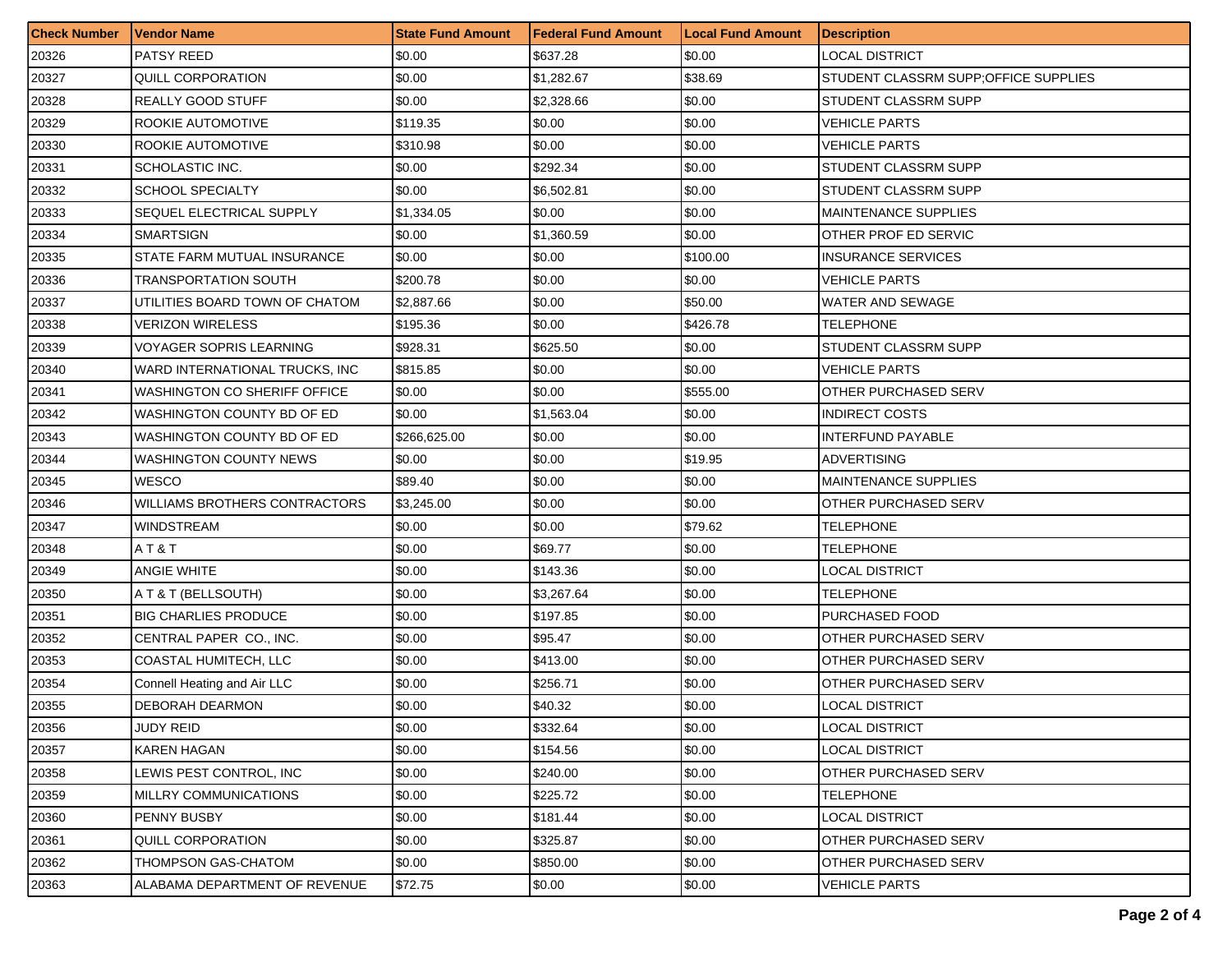| <b>Check Number</b> | l Vendor Name                     | <b>State Fund Amount</b> | <b>Federal Fund Amount</b> | <b>Local Fund Amount</b> | <b>Description</b>                                                   |
|---------------------|-----------------------------------|--------------------------|----------------------------|--------------------------|----------------------------------------------------------------------|
| 20364               | ANDREWS HARDWARE                  | \$637.87                 | \$0.00                     | \$0.00                   | <b>MAINTENANCE SUPPLIES</b>                                          |
| 20365               | A T & T (BELLSOUTH)               | \$0.00                   | \$120.34                   | \$0.00                   | TELEPHONE                                                            |
| 20366               | <b>BETTY BRACKIN</b>              | \$0.00                   | \$275.32                   | \$0.00                   | IN-STATE                                                             |
| 20367               | CENTRAL PAPER CO., INC.           | \$37.50                  | \$0.00                     | \$855.82                 | JANITORIAL SUPPLIES; STUDENT CLASSRM SUPP; OFFICE<br><b>SUPPLIES</b> |
| 20368               | <b>CINTAS</b>                     | \$211.00                 | \$0.00                     | \$98.60                  | OTH VEHICLE SUPPLIES:MAINTENANCE SUPPLIES                            |
| 20369               | <b>CLARKE MOBILE COUNTIES GAS</b> | \$739.98                 | \$0.00                     | \$23.00                  | NATURAL GAS                                                          |
| 20370               | COMPUTER SOFTWARE INNOVATIONS     | \$0.00                   | \$0.00                     | \$9,978.15               | OTHER PURCHASED SERV                                                 |
| 20371               | Connell Heating and Air LLC       | \$695.00                 | \$0.00                     | \$0.00                   | MAINTENANCE SUPPLIES                                                 |
| 20372               | DAVISON OIL                       | \$1,328.40               | \$0.00                     | \$0.00                   | OIL AND LUBRICANTS                                                   |
| 20373               | <b>EDNA BILLINGSLEY</b>           | \$519.38                 | \$0.00                     | \$0.00                   | OTH TRAVEL AND TRNG                                                  |
| 20374               | ENHANCESOFT, LLC                  | \$216.00                 | \$0.00                     | \$0.00                   | SOFTWARE MAINT AGREE                                                 |
| 20375               | HENRY SIMMONS                     | \$525.32                 | \$0.00                     | \$0.00                   | OTH TRAVEL AND TRNG                                                  |
| 20376               | <b>JACKSON HARDWARE</b>           | \$47.88                  | \$0.00                     | \$0.00                   | MAINTENANCE SUPPLIES                                                 |
| 20377               | K-LENE AUTO PARTS, INC            | \$917.95                 | \$0.00                     | \$0.00                   | VEHICLE PARTS                                                        |
| 20378               | <b>KENNEDY WILLIAMS</b>           | \$894.01                 | \$0.00                     | \$0.00                   | OTH TRAVEL AND TRNG                                                  |
| 20379               | LASONDRA DEARMON                  | \$0.00                   | \$828.76                   | \$0.00                   | OTH TRAVEL AND TRNG                                                  |
| 20380               | LEGAL ASSISTANCE FUND             | \$0.00                   | \$0.00                     | \$100.00                 | LEGAL FEES                                                           |
| 20381               | LISA CONNELL                      | \$0.00                   | \$0.00                     | \$1,069.82               | IN-STATE                                                             |
| 20382               | LITTLE PASSPORTS                  | \$0.00                   | \$12.644.50                | \$0.00                   | STUDENT CLASSRM SUPP                                                 |
| 20383               | LORIE MOSS                        | \$0.00                   | \$811.29                   | \$0.00                   | OTH TRAVEL AND TRNG                                                  |
| 20384               | MARVIN BRADLEY JOHNSTON           | \$701.92                 | \$0.00                     | \$0.00                   | OTH TRAVEL AND TRNG                                                  |
| 20385               | MCFADDEN ENGINEERING, INC         | \$5,299.68               | \$0.00                     | \$0.00                   | OTHER PURCHASED SERV                                                 |
| 20386               | <b>MCILWAIN SERVICES</b>          | \$1,125.00               | \$0.00                     | \$0.00                   | OTHER PURCHASED SERV                                                 |
| 20387               | PACE ANALYTICAL SERVICES LLC      | \$989.00                 | \$0.00                     | \$0.00                   | OTHER PURCHASED SERV                                                 |
| 20388               | <b>PITNEY BOWES</b>               | \$0.00                   | \$0.00                     | \$2,000.00               | <b>POSTAGE</b>                                                       |
| 20389               | PUBLISHERS WAREHOUSE              | \$0.00                   | \$1,241.00                 | \$0.00                   | STUDENT CLASSRM SUPP                                                 |
| 20390               | QUILL CORPORATION                 | \$405.35                 | \$7,746.05                 | \$203.49                 | STUDENT CLASSRM SUPP; OF FICE SUPPLIES                               |
| 20391               | REALLY GOOD STUFF                 | \$0.00                   | \$95.36                    | \$0.00                   | STUDENT CLASSRM SUPP                                                 |
| 20392               | ROOKIE AUTOMOTIVE                 | \$109.05                 | \$0.00                     | \$0.00                   | <b>VEHICLE PARTS</b>                                                 |
| 20393               | <b>SAM PHILLIPS</b>               | \$107.54                 | \$0.00                     | \$0.00                   | IN-STATE; REGISTRATION FEES                                          |
| 20394               | <b>SCHOOL SPECIALTY</b>           | \$2,072.15               | \$0.00                     | \$0.00                   | STUDENT CLASSRM SUPP                                                 |
| 20395               | SEQUEL ELECTRICAL SUPPLY          | \$501.34                 | \$0.00                     | \$0.00                   | <b>MAINTENANCE SUPPLIES</b>                                          |
| 20396               | TATE S SERVICE CENTER             | \$30.00                  | \$0.00                     | \$0.00                   | OTH VEHICLE SUPPLIES                                                 |
| 20397               | THE LAMBERT AGENCY LLC            | \$0.00                   | \$0.00                     | \$100.00                 | INSURANCE SERVICES                                                   |
| 20398               | TONYA GOLDMAN                     | \$0.00                   | \$97.56                    | \$0.00                   | <b>IN-STATE</b>                                                      |
| 20399               | TSA, INC                          | \$3,285.97               | \$1,008.00                 | \$0.00                   | OTHER PURCHASED SERV:CLASSROOM EQUIPMENT                             |
| 20400               | <b>TURNER ONDERDONK KIMBROUGH</b> | \$0.00                   | \$0.00                     | \$6,819.07               | LEGAL FEES                                                           |